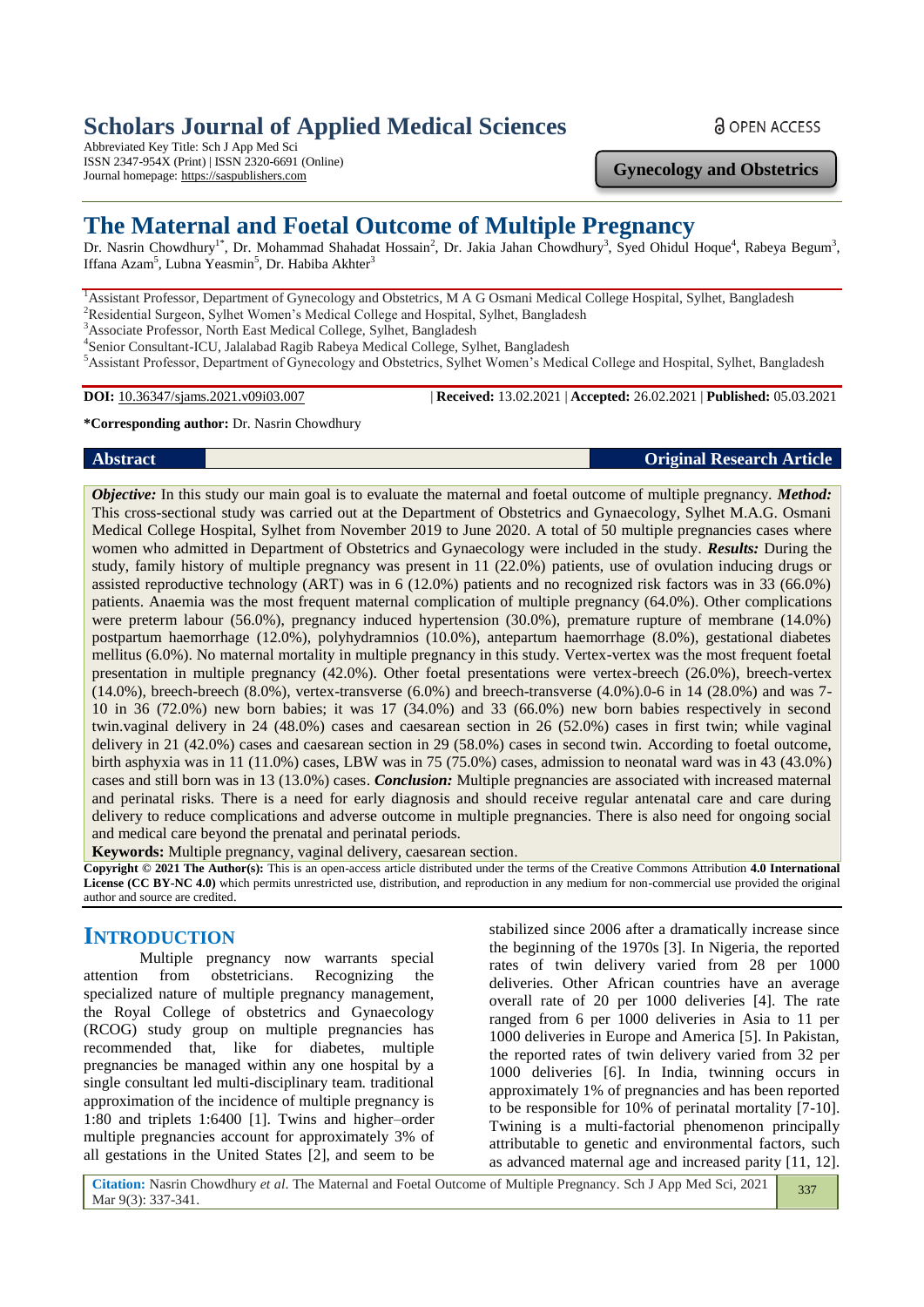There are two main causes for the change in the rate of multiple pregnancies: advanced maternal age [13], and advances in assisted reproductive techniques such as drugs for induction of ovulation in vitro fertilisation and a variety of intra-fallopian transfer procedures have resulted in increased number of higher order multiple pregnancy [14-16]. In this study our main goal is to evaluate the maternal and foetal outcome of multiple pregnancy.

# **OBJECTIVE**

 To assess the maternal and foetal outcome of multiple pregnancy.

### **METHODOLOGY**

**Study design:** This was a cross-sectional descriptive study.

Place and period of study: This study was conducted in the Department of Obstetrics and Gynaecology, Sylhet M.A.G. Osmani Medical College Hospital, Sylhetfrom November 2019 to June 2020.

**Study population:** 50 multiple pregnancies cases where women who admitted in Department of Obstetrics and Gynaecology Sylhet MAG Osmani Medical College Hospital, Sylhet during the study period were the target population and those fulfilled the inclusion and exclusion criteria were included as study population.

**Sampling method:** Consecutive and convenient (purposive) sampling was employed as sampling technique in this study.

#### **Inclusion Criteria:**

- Multiple pregnancy
- Gestational age 28 weeks and above
- Both primigravida and multigravida
- Any age

### **Exclusion Criteria**

Singleton pregnancy

**Data collection tool:** Both quantitative and qualitative data were collected using semi-structured and predesigned questionnaire designed for the study.

#### **Procedures of collecting data**

Informed written consent was taken from the patients after detailed explanation of the purpose of study. The diagnosis of multiple gestations was established by transabdominal ultrasonographic imaging and the last ultrasonographic examination before delivery were used to establish correct diagnosis. Whenever multiple pregnant woman was identified a detailed history were taken. General, physical and obstetric examinations were performed. Gestational age was established from the history of last menstrual

period in regular menstruating woman or by ultrasound at early pregnancy. Maternal data included the following: maternal age, duration of pregnancy (gestational age), parity, nature of conceptionspontaneous or assisted reproductive techniques, use of ovulation induction drugs, maternal medical or antepartum complications, mode of delivery,<br>intrapartum complications and postpartum intrapartum complications and complications and maternal mortality. Perinatal outcomes included normal baby, birth asphyxia, low birth weight, admission to neonatal ward and still birth. A structured questionnaires and a check list were used for data collection.

### **Procedure of data analysis and interpretation**

Data were processed manually and analyzed with the help of SPSS (Statistical package for social sciences) Version 21.0. Quantitative data were expressed as mean and standard deviation. Qualitative were expressed as frequency and percentage.

### **RESULTS**

In Figure-1 shows age distribution of the patients. The age of the patients ranged from 20 to 35 years with the mean age of  $28.48$  (SD  $\pm$  4.38) years. Figure-1 showed the distribution of the patients according to age. There were 17 (34.0%) patients in the age group of 20-25 years, 19 (38.0%) patients in the age group of 26-30 years and 14 (28.0%) patients in the age group of 31-35 years. The following figure is given below in detail:





In Table-1 shows gestational age of the patients where the gestational age of the patients ranged from 28 to 40 weeks with the mean gestational age of 36.34 (SD  $\pm$  3.11) weeks. There were 8 patients (16.0%) in the gestational age group of 28 to 34 weeks, 20 patients (40.0%) in the gestational age group of 34 to 37 weeks and 22 patients (44.0%) in the gestational age group of 37 to 40 weeks. The following table is given below in detail:

| Table-1: Distribution of the patients by gestational age |  |  |  |  |  |  |  |  |  |
|----------------------------------------------------------|--|--|--|--|--|--|--|--|--|
|----------------------------------------------------------|--|--|--|--|--|--|--|--|--|

| $(n=50)$               |                      |                   |  |  |  |
|------------------------|----------------------|-------------------|--|--|--|
| <b>Gestational age</b> | <b>Frequency</b>     | <b>Percentage</b> |  |  |  |
| 28 to 34 weeks         |                      | 16.0              |  |  |  |
| 34 to 37 weeks         | 20                   | 40.0              |  |  |  |
| 37 weeks to 40 weeks   | 22                   | 44.0              |  |  |  |
| Mean $(\pm SD)$ weeks  | $36.34(SD \pm 3.11)$ |                   |  |  |  |
|                        |                      |                   |  |  |  |

© 2021 Scholars Journal of Applied Medical Sciences | Published by SAS Publishers, India 338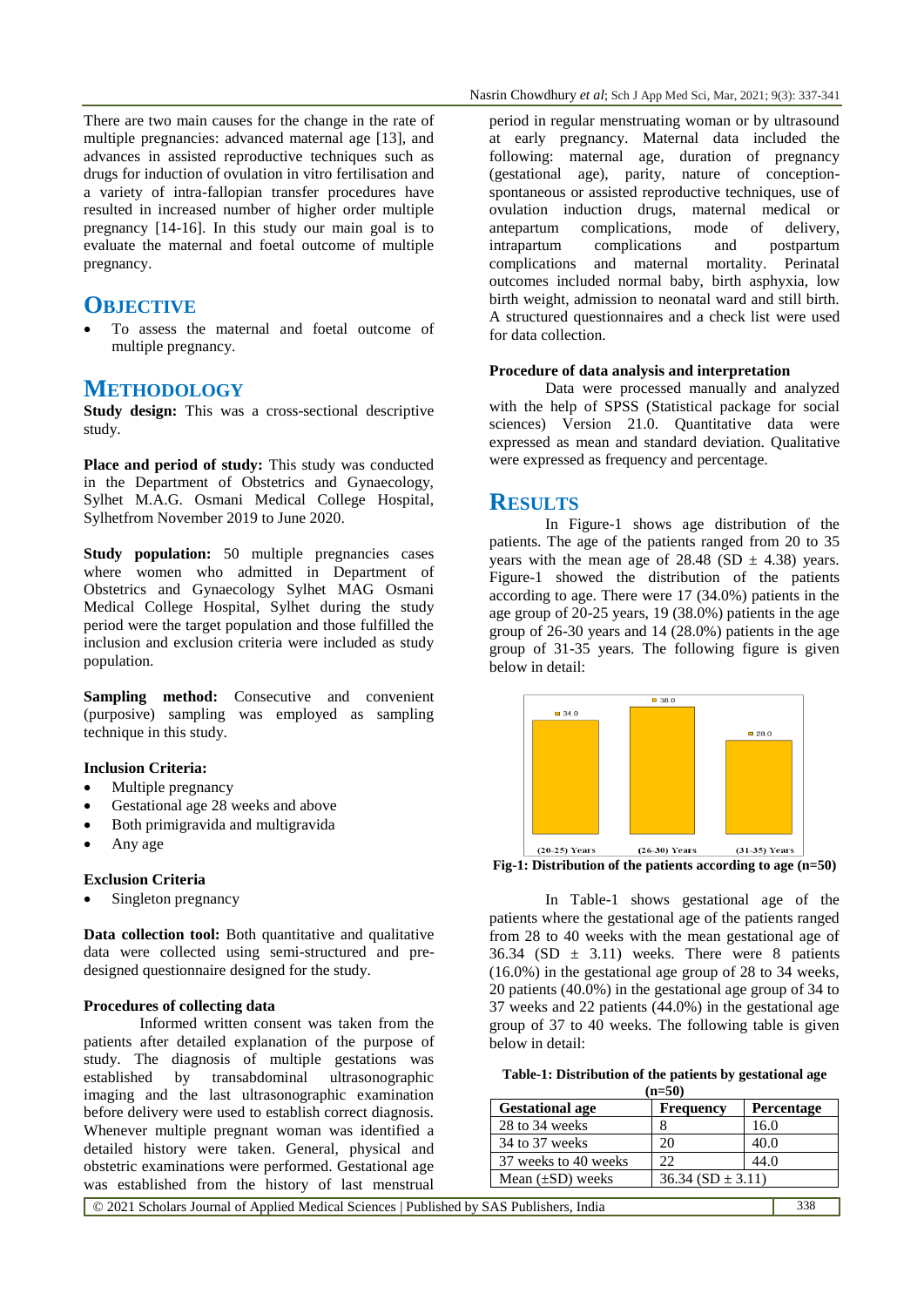In Table-2 shows distribution of patients by risk factors of multiple pregnancy (n=50). Family history of multiple pregnancy was present in 11 (22.0%) patients, use of ovulation inducing drugs or assisted reproductive technology (ART) was in 6 (12.0%) patients and no recognized risk factors was in 33 (66.0%) patients. The following table is given below in detail:

| Table-2: Distribution of patients by risk factors of multiple pregnancy (n=50) |  |  |  |  |  |  |  |  |
|--------------------------------------------------------------------------------|--|--|--|--|--|--|--|--|
|--------------------------------------------------------------------------------|--|--|--|--|--|--|--|--|

| <b>Risk factors of multiple pregnancy</b> | <b>Frequency</b> | Percentage |
|-------------------------------------------|------------------|------------|
| Family history                            |                  | 22.0       |
| Ovulation inducing drugs or ART           |                  | 12.0       |
| None                                      | 33               | 66.0       |

In Table-3 shows distribution of patients by maternal complications (n=50). Anaemia was the most frequent maternal complication of multiple pregnancy (64.0%). Other complications were preterm labour (56.0%), pregnancy induced hypertension (30.0%), premature rupture of membrane (14.0%) postpartum haemorrhage (12.0%), polyhydramnios (10.0%), antepartum haemorrhage (8.0%), gestational diabetes mellitus (6.0%). No maternal mortality in multiple pregnancy in this study. The following table is given below in detail:

| <b>Maternal complications</b>  | <b>Frequency</b> | Percentage |
|--------------------------------|------------------|------------|
| Pregnancy induced hypertension | 15               | 30.0       |
| Anaemia                        | 32               | 64.0       |
| Gestational diabetes mellitus  | 3                | 6.0        |
| Premature rupture of membrane  |                  | 14.0       |
| Preterm labour                 | 28               | 56.0       |
| Antepartum haemorrhage         | 4                | 8.0        |
| Polyhydramnios                 | 5                | 10.0       |
| Postpartum haemorrhage         | 6                | 12.0       |
| Maternal mortality             |                  | 0.0        |

| Table-3: Distribution of patients by maternal complications $(n=50)$ |  |  |
|----------------------------------------------------------------------|--|--|
|                                                                      |  |  |

**Some of patients had multiple complications.**

In Table-4 shows distribution of patients by foetal presentation (n=50). Vertex-vertex was the most frequent foetal presentation in multiple pregnancy (42.0%). Other foetal presentations were vertex-breech (26.0%), breech-vertex (14.0%), breech-breech (8.0%), vertex-transverse (6.0%) and breech-transverse (4.0%). The following table is given below in detail:

| Table-4: Distribution of patients by foetal |  |
|---------------------------------------------|--|
| presentation $(n=50)$                       |  |

| <b>Foetal presentation</b> | <b>Frequency</b> | Percentage |
|----------------------------|------------------|------------|
| Vertex-vertex              | 21               | 42.0       |
| Vertex-breech              | 13               | 26.0       |
| Breech-vertex              |                  | 14.0       |
| Breech-breech              |                  | 8.0        |
| Vertex-transverse          | 3                | 6.0        |
| Breech-transverse          | ာ                | 4 በ        |

In Table-5 shows mode of delivery where vaginal delivery in 24 (48.0%) cases and caesarean section in 26 (52.0%) cases in first twin; while vaginal delivery in 21 (42.0%) cases and caesarean section in 29 (58.0%) cases in second twin. The following table is given below in detail:

### **Table-5: Distribution of patients by mode of delivery**

| $(n=50)$                |                   |                    |  |  |  |
|-------------------------|-------------------|--------------------|--|--|--|
| <b>Mode of delivery</b> | <b>First twin</b> | <b>Second twin</b> |  |  |  |
| Vaginal delivery        | 24(48.0)          | 21(42.0)           |  |  |  |
| Caesarean section       | 26(52.0)          | 29(58.0)           |  |  |  |
| Total                   | 50(100.0)         | 50 (100.0)         |  |  |  |

In Table-6 shows APGAR score at one minute in cases of first twin was 0-6 in 14 (28.0%) and was 7- 10 in 36 (72.0%) new born babies; it was 17 (34.0%) and 33 (66.0%) new born babies respectively in second twin. The following table is given below in detail:

#### **Table-6: Distribution of new born babies by APGAR score (n=50)**

| <b>APGAR</b> score | <b>First twin</b> | <b>Second twin</b> | <b>Total</b> |
|--------------------|-------------------|--------------------|--------------|
| At 1 minute        |                   |                    |              |
| $0 - 6$            | 14(28.0)          | 17(34.0)           | 33 (33.0)    |
| $7-10$             | 36(72.0)          | 33(66.0)           | 67(67.0)     |
| At 5 minute        |                   |                    |              |
| $0 - 6$            | 11 (22.0)         | 13(26.0)           | 24(24.0)     |
| $7-10$             | 39 (78.0)         | 37 (74.0)          | 76 (76.0)    |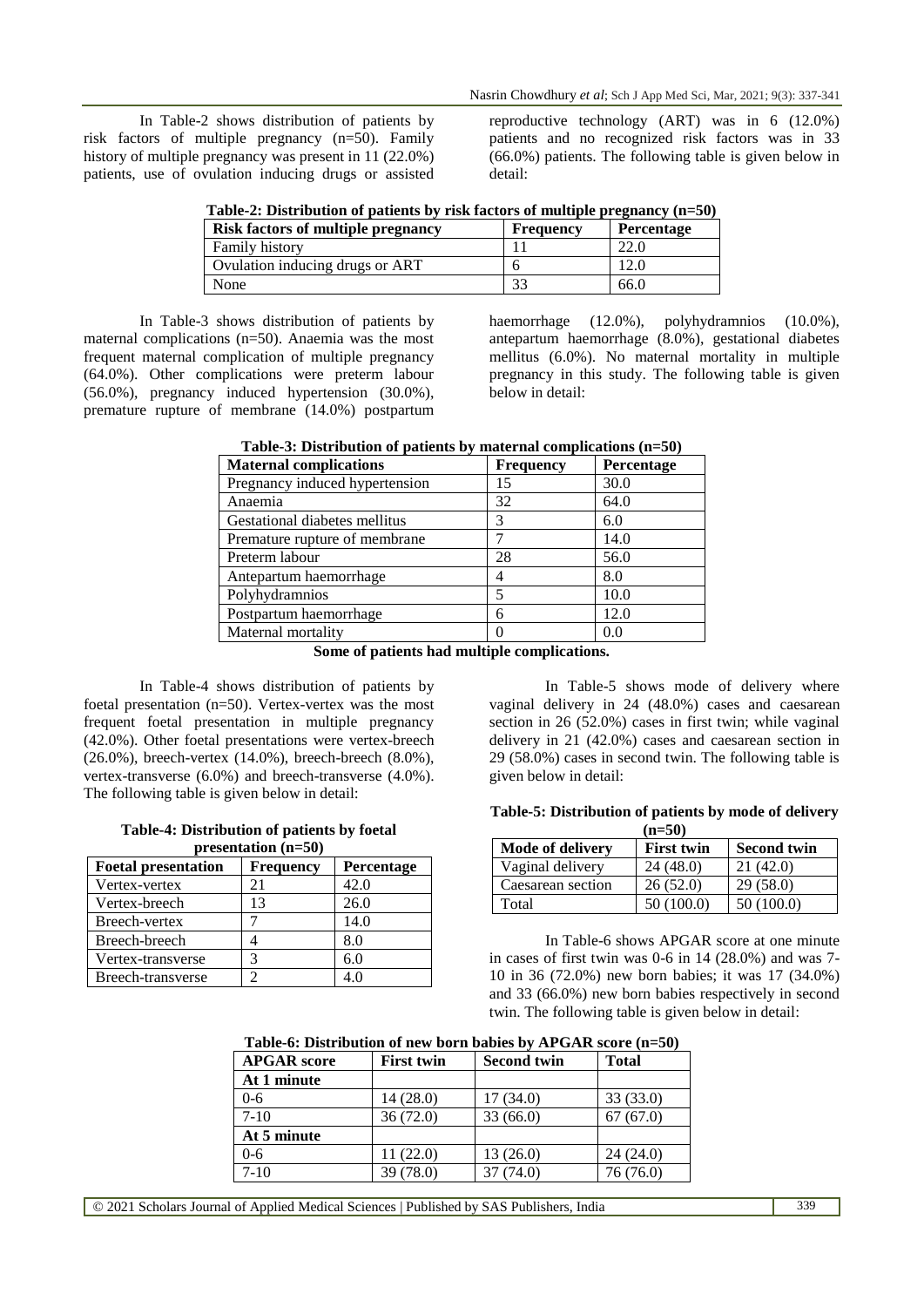In Table-7 shows birth weight of the babies. Low birth weight  $\left( \frac{2500 \text{ gm}}{200 \text{ gm}} \right)$  was in 36 (72.0%) and normal birth weight (2500 gm or above) in 14 (28.0%) new born babies in first twin; it was 39 (78.0%) and 11 (22.0%) new born babies respectively in second twin. The following table is given below in detail:

| Table-7: Distribution of new born babies by birth weight $(n=50)$ |                   |                    |              |  |  |  |  |
|-------------------------------------------------------------------|-------------------|--------------------|--------------|--|--|--|--|
| <b>Birth weight</b>                                               | <b>First twin</b> | <b>Second twin</b> | <b>Total</b> |  |  |  |  |
| $<$ 2500 gm                                                       | 36(72.0)          | 39 (78.0)          | 21(21.0)     |  |  |  |  |
| 2500 gm or above                                                  | 14 (28.0)         | 11(22.0)           | 25(25.0)     |  |  |  |  |

In Table-8 shows foetal outcome of the patients where birth asphyxia was in 11 (11.0%) cases, LBW was in 75 (75.0%) cases, admission to neonatal

ward was in 43 (43.0%) cases and still born was in 13 (13.0%) cases. The following table is given below in detail:

| <b>Foetal outcome</b>      | <b>First twin</b> | <b>Second twin</b> | <b>Total</b> |
|----------------------------|-------------------|--------------------|--------------|
| Birth asphyxia             | 5(10.0)           | 6(12.0)            | 11(11.0)     |
| Low birth weight babies    | 36(72.0)          | 39(78.0)           | 75(75.0)     |
| Admission to neonatal ward | 20(40.0)          | 23(46.0)           | 43(43.0)     |
| Still born                 | 6(12.0)           | (1.0)              | 13(13.0)     |

**Table-8: Distribution of foetal outcome (n=50)**

**\*Some of the new born babies had multiple outcome.**

# **DISCUSSION**

This study also showed that there were 8 patients (16.0%) in the gestational age group of 28 to 34 weeks, 20 patients (40.0%) in the gestational age group of 28 to 34 weeks and 22 patients (44.0%) in the gestational age group of 37 to 40 weeks. This result was in agreement with the study that 64.0% of multiple pregnancies delivered their babies before 37 weeks of gestation and 36.0% of multiple pregnancies delivered their babies between 37 to 40 weeks of gestation [15]. In this study 48.0% of women with multiple pregnancies were on regular antenatal checkup; 38.0% of multiple pregnancies were on irregular antenatal checkup and 14.0% of multiple pregnancies had no antenatal care. In this regards other study found that 66% of patients were unbooked with minimal or no antenatal care and 34% of patients were booked patients (having regular antenatal care) [16]. Another article found that 82% of women with multiple pregnancies were unbooked and only 18.0% were booked [7].

In this study 66.0% of women with multiple pregnancies were multigravida and 34.0% of patients were primigravida. This result correlated with the study of other that 66.0% of women with multiple pregnancies were multigravida and 34.0% of patients were primigravida<sup>15</sup> where as another study also found that 68.0% of women with multiple pregnancies were multigravida and 32.0% of patients were primigravida [16].

The present study showed that family history of multiple pregnancy was present in 22.0% of patients and use of ovulation inducing drugs or assisted reproductive technology (ART) was in 12.0% of patients. This result was supported by one study where 36.0% of multiple pregnancies had family history of multiple pregnancy and 8.0% of patients used ovulation

inducing drugs or assisted reproductive technology (ART) [15].

In the current study anaemia was the most frequent maternal complication of multiple pregnancy (64.0%). Other complications were preterm labour (56.0%), pregnancy induced hypertension (PIH) (30.0%), premature rupture of membrane (PROM) (14.0%) postpartum haemorrhage (12.0%), polyhydramnios (10.0%), antepartum haemorrhage (APH) (8.0%), gestational diabetes mellitus (6.0%). No maternal mortality in multiple pregnancy in this study. One study found that 50% were in pre term labour, 32% with PIH, 20% with iron deficiency anemia, 12% with preterm prelabor rupture of membranes, hyperemesis gravidarum 12%, polyhydramnios 8%, antepartum haemorrhage 8% [15]. Other study reported the four leading maternal adverse outcomes were anemia, preterm delivery, pregnancy - induced hypertension and preterm premature rupture of membranes in descending order of frequency [7].

In this study vertex-vertex was the most frequent foetal presentation in multiple pregnancy (42.0%). Other foetal presentations were vertex-breech  $(26.0\%)$ , breech-vertex  $(14.0\%)$ , breech-breech  $(8.0\%)$ . vertex-transverse (6.0%) and breech-transverse (4.0%). One study found that 24 (48%) twin pairs presented as cephalic-cephalic, 4(8%) presented as cephalic-breech, 3(6%) presented as cephalic-transverse, 0(12%) presented as breech-cephalic, 8(16%) presented as breech-breech and 1(2%) twin pair presented as transverse-cephalic. Others also reported more or less similar foetal presentations [15].

This study showed that mode of delivery was vaginal delivery in 42.0% of cases and caesarean section in 58.0% of cases. In first twin vaginal delivery was 48.0% of cases and caesarean section was 52.0% of

© 2021 Scholars Journal of Applied Medical Sciences | Published by SAS Publishers, India 340